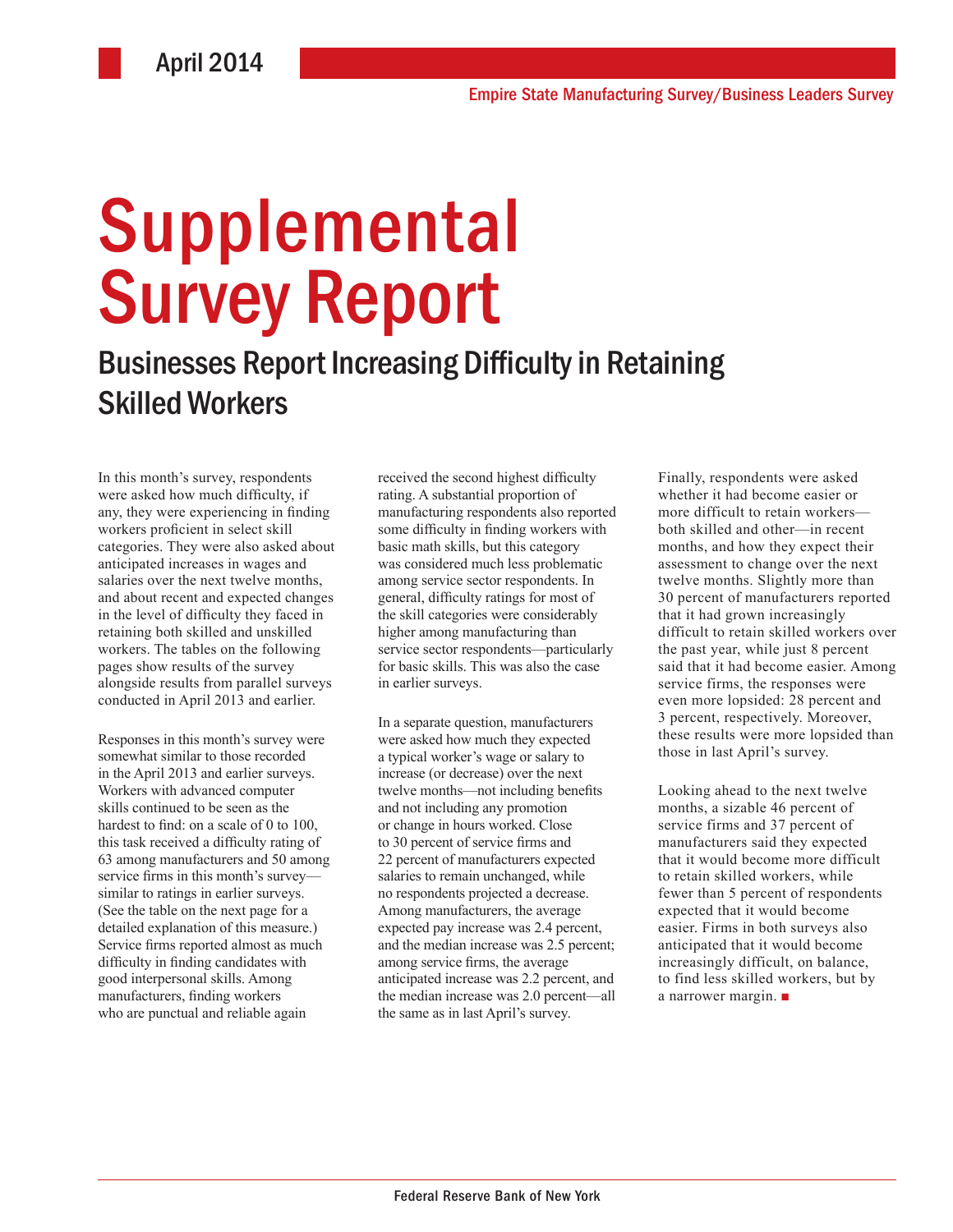#### Question 1

**To what extent have you recently had difficulty finding workers who are proficient in each of the following areas?**

|                           |                      | <b>Empire State Manufacturing Survey</b> |                    |    |                         |            |                   |  |  |  |  |  |
|---------------------------|----------------------|------------------------------------------|--------------------|----|-------------------------|------------|-------------------|--|--|--|--|--|
|                           |                      | Percentage of Respondents Reporting:     | Difficulty Rating* |    |                         |            |                   |  |  |  |  |  |
|                           | <b>No Difficulty</b> |                                          |                    |    | <b>Great Difficulty</b> | April 2014 | <b>April 2013</b> |  |  |  |  |  |
| Basic math skills         | 14                   | 13                                       | 24                 | 40 | 9                       | 54.3       | 53.3              |  |  |  |  |  |
| Basic English skills      | 15                   | 19                                       | 35                 | 27 | 3                       | 46.0       | 44.9              |  |  |  |  |  |
| Basic computer skills     | 12                   | 18                                       | 40                 | 25 |                         | 48.4       | 46.1              |  |  |  |  |  |
| Advanced computer skills  | 10                   | 8                                        | 28                 | 30 | 25                      | 63.2       | 62.0              |  |  |  |  |  |
| Interpersonal skills      | 8                    | 11                                       | 51                 | 28 | $\overline{2}$          | 51.6       | 50.0              |  |  |  |  |  |
| Punctuality / reliability | 9                    | 18                                       | 27                 | 36 | 11                      | 55.6       | 56.6              |  |  |  |  |  |
|                           |                      | <b>Business Leaders Survey</b>           |                    |    |                         |            |                   |  |  |  |  |  |

|                           |                      | Percentage of Respondents Reporting: | Difficulty Rating* |    |                         |            |                   |
|---------------------------|----------------------|--------------------------------------|--------------------|----|-------------------------|------------|-------------------|
|                           | <b>No Difficulty</b> |                                      |                    |    | <b>Great Difficulty</b> | April 2014 | <b>April 2013</b> |
|                           |                      |                                      |                    |    |                         |            |                   |
| Basic math skills         | 39                   | 16                                   | 29                 | 14 | 2                       | 30.8       | 37.8              |
| Basic English skills      | 38                   | 20                                   | 24                 | 15 | $\overline{4}$          | 31.9       | 38.1              |
| Basic computer skills     | 36                   | 19                                   | 24                 | 18 | 2                       | 32.9       | 31.2              |
| Advanced computer skills  | 19                   | 14                                   | 29                 | 23 | 15                      | 50.2       | 53.2              |
| Interpersonal skills      | 17                   | 17                                   | 33                 | 29 | $\overline{4}$          | 46.7       | 43.4              |
| Punctuality / reliability | 22                   | 24                                   | 29                 | 22 | $\mathcal{E}$           | 40.1       | 39.9              |

\*This composite measure facilitates comparisons across the three surveys as well as the six skill categories. The measure gives the following weights to the columns shown: 0 percent, 25 percent, 50 percent, 75 percent, 100 percent. It can range from 0 (when all respondents indicate no difficulty) to 100 (when all respondents indicate great difficulty).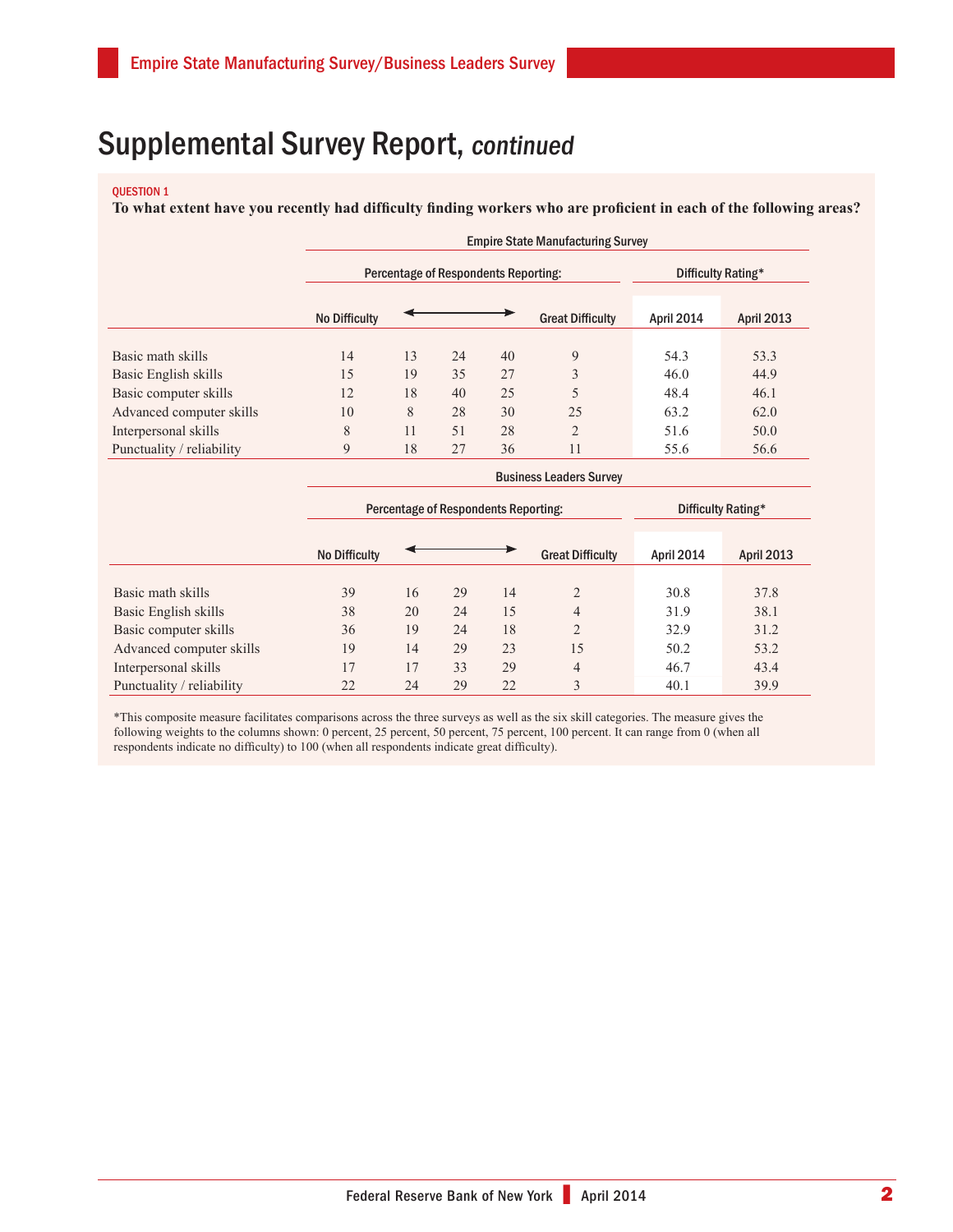#### question 2

**By about what percentage, on average, do you expect a typical worker's wage/salary—not including benefits to change over the next twelve months?**

|                                     | <b>Empire State Manufacturing Survey</b> |               |               |                |               |               | <b>Business Leaders Survey</b> |                |
|-------------------------------------|------------------------------------------|---------------|---------------|----------------|---------------|---------------|--------------------------------|----------------|
|                                     | April<br>2014                            | April<br>2013 | April<br>2012 | August<br>2011 | April<br>2014 | April<br>2013 | April<br>2012                  | August<br>2011 |
| Expected percentage increase        |                                          |               |               |                |               |               |                                |                |
| Average                             | 2.4                                      | 2.4           | 2.3           | 2.4            | 2.2           | 2.2           | 2.7                            | 1.5            |
| Median                              | 2.5                                      | 2.5           | 2.6           | 2.8            | 2.0           | 2.0           | 2.8                            | 1.0            |
| Percentage of respondents expecting |                                          |               |               |                |               |               |                                |                |
| Decrease                            | 0.0                                      | 1.2           | 0.0           | 0.0            | 0.0           | 0.0           | 0.0                            | 0.0            |
| No change                           | 22.1                                     | 19.8          | 17.5          | 21.1           | 28.9          | 26.5          | 17.4                           | 39.1           |
| Increase                            | 77.9                                     | 79.1          | 82.5          | 78.9           | 71.1          | 73.5          | 82.6                           | 60.9           |
| 2 percent or less                   | 17.9                                     | 20.9          | 26.3          | 18.9           | 26.6          | 33.7          | 23.9                           | 21.7           |
| More than 2 and up to 4 percent     | 52.6                                     | 55.8          | 55.0          | 52.2           | 36.7          | 33.7          | 54.3                           | 34.8           |
| More than 4 percent                 | 7.4                                      | 2.3           | 1.3           | 7.8            | 7.8           | 6.0           | 4.3                            | 4.3            |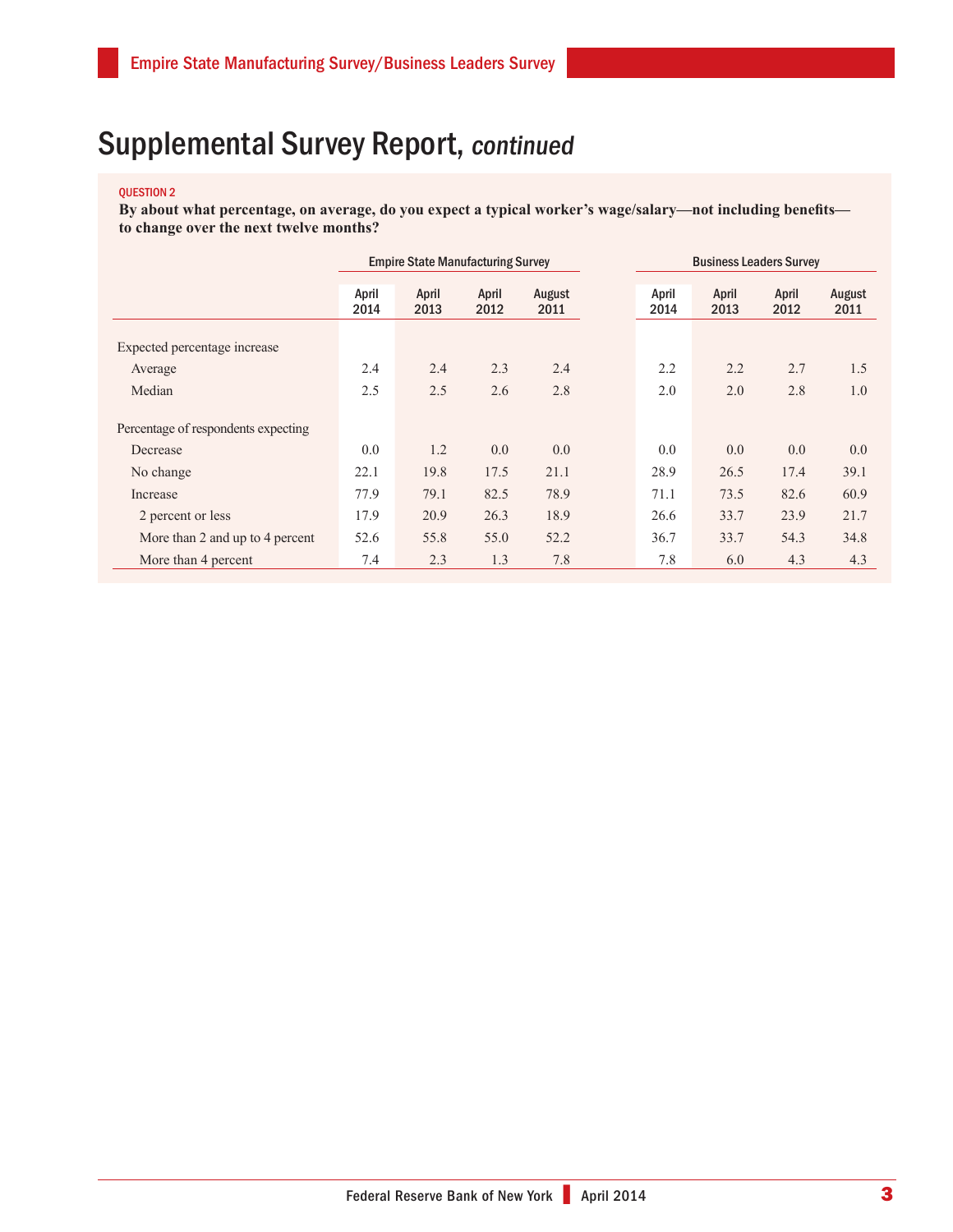#### Question 3a

**In recent months, would you say it's gotten easier or more difficult for your firm to retain your existing skilled, as well as unskilled, workers?**

|                                         |                          | <b>Empire State Manufacturing Survey</b>                                                                                                                                                                                                                                                                                                                                              |                   |  | <b>Business Leaders Survey</b> |                                                                                                                                                                                                                                                                                                                                                                                      |                   |  |
|-----------------------------------------|--------------------------|---------------------------------------------------------------------------------------------------------------------------------------------------------------------------------------------------------------------------------------------------------------------------------------------------------------------------------------------------------------------------------------|-------------------|--|--------------------------------|--------------------------------------------------------------------------------------------------------------------------------------------------------------------------------------------------------------------------------------------------------------------------------------------------------------------------------------------------------------------------------------|-------------------|--|
|                                         | <b>Skilled Workers</b>   |                                                                                                                                                                                                                                                                                                                                                                                       |                   |  | <b>Skilled Workers</b>         |                                                                                                                                                                                                                                                                                                                                                                                      |                   |  |
| Percentage of Respondents Reporting:    | April 2014               | <b>April 2013</b>                                                                                                                                                                                                                                                                                                                                                                     | <b>April 2012</b> |  | April 2014 April 2013          |                                                                                                                                                                                                                                                                                                                                                                                      | <b>April 2012</b> |  |
| Increasingly difficult to retain        | 30.5                     | 23.8                                                                                                                                                                                                                                                                                                                                                                                  | 22.2              |  | 28.3                           | 22.9                                                                                                                                                                                                                                                                                                                                                                                 | 24.4              |  |
| No change                               | 61.1                     | 67.9                                                                                                                                                                                                                                                                                                                                                                                  | 72.8              |  | 68.5                           | 68.7                                                                                                                                                                                                                                                                                                                                                                                 | 68.9              |  |
| Increasingly easy to retain             | 8.4                      | 8.3                                                                                                                                                                                                                                                                                                                                                                                   | 4.9               |  | 3.1                            | 8.4                                                                                                                                                                                                                                                                                                                                                                                  | 6.7               |  |
|                                         | <b>Unskilled Workers</b> |                                                                                                                                                                                                                                                                                                                                                                                       |                   |  |                                | <b>Unskilled Workers</b>                                                                                                                                                                                                                                                                                                                                                             |                   |  |
| Deserted and December 1990 and December |                          | $\overline{A}$ , $\overline{A}$ , $\overline{A}$ , $\overline{A}$ , $\overline{A}$ , $\overline{A}$ , $\overline{A}$ , $\overline{A}$ , $\overline{A}$ , $\overline{A}$ , $\overline{A}$ , $\overline{A}$ , $\overline{A}$ , $\overline{A}$ , $\overline{A}$ , $\overline{A}$ , $\overline{A}$ , $\overline{A}$ , $\overline{A}$ , $\overline{A}$ , $\overline{A}$ , $\overline{A}$ , |                   |  |                                | $\overline{A}$ $\overline{A}$ $\overline{A}$ $\overline{A}$ $\overline{A}$ $\overline{A}$ $\overline{A}$ $\overline{A}$ $\overline{A}$ $\overline{A}$ $\overline{A}$ $\overline{A}$ $\overline{A}$ $\overline{A}$ $\overline{A}$ $\overline{A}$ $\overline{A}$ $\overline{A}$ $\overline{A}$ $\overline{A}$ $\overline{A}$ $\overline{A}$ $\overline{A}$ $\overline{A}$ $\overline{$ |                   |  |

| Percentage of Respondents Reporting: |      | April 2014 April 2013 | <b>April 2012</b> |      | April 2014 April 2013 April 2012 |      |
|--------------------------------------|------|-----------------------|-------------------|------|----------------------------------|------|
|                                      |      |                       |                   |      |                                  |      |
| Increasingly difficult to retain     | 12.4 | 17.1                  | 14.1              | 70   | 57                               | 5.0  |
| No change                            | 84.3 | 73.2                  | 80.8              | 86.1 | 84.3                             | 77.5 |
| Increasingly easy to retain          | 34   | 98                    |                   | 70   | 10.0                             |      |

#### Question 3B

**Over the next twelve months, do you expect it to get easier or more difficult for your firm to retain your existing skilled, as well as unskilled, workers?**

|                                             | <b>Empire State Manufacturing Survey</b> |                   |                   |  | <b>Business Leaders Survey</b> |                        |                   |  |  |
|---------------------------------------------|------------------------------------------|-------------------|-------------------|--|--------------------------------|------------------------|-------------------|--|--|
|                                             | <b>Skilled Workers</b>                   |                   |                   |  |                                | <b>Skilled Workers</b> |                   |  |  |
| <b>Percentage of Respondents Reporting:</b> | April 2014                               | <b>April 2013</b> | <b>April 2012</b> |  | April 2014 April 2013          |                        | <b>April 2012</b> |  |  |
|                                             |                                          |                   |                   |  |                                |                        |                   |  |  |
| Increasingly difficult to retain            | 37.2                                     | 33.3              | 35.8              |  | 45.7                           | 33.7                   | 32.6              |  |  |
| No change                                   | 58.5                                     | 64.3              | 61.7              |  | 51.2                           | 61.4                   | 65.2              |  |  |
| Increasingly easy to retain                 | 4.3                                      | 2.4               | 2.5               |  | 3.1                            | 4.8                    | 2.2               |  |  |
|                                             |                                          |                   |                   |  |                                |                        |                   |  |  |

|                                             | <b>Unskilled Workers</b> |            |                   | <b>Unskilled Workers</b> |                       |                   |  |
|---------------------------------------------|--------------------------|------------|-------------------|--------------------------|-----------------------|-------------------|--|
| <b>Percentage of Respondents Reporting:</b> | April 2014               | April 2013 | <b>April 2012</b> |                          | April 2014 April 2013 | <b>April 2012</b> |  |
|                                             |                          |            |                   |                          |                       |                   |  |
| Increasingly difficult to retain            | 22.1                     | 19.0       | 13.9              | 14.7                     | 9.0                   | 12.2              |  |
| No change                                   | 74.4                     | 76.2       | 81.0              | 82.8                     | 85.1                  | 78.0              |  |
| Increasingly easy to retain                 | 3.5                      | 4.8        | 5.1               | 2.6                      | 6.0                   | 9.8               |  |